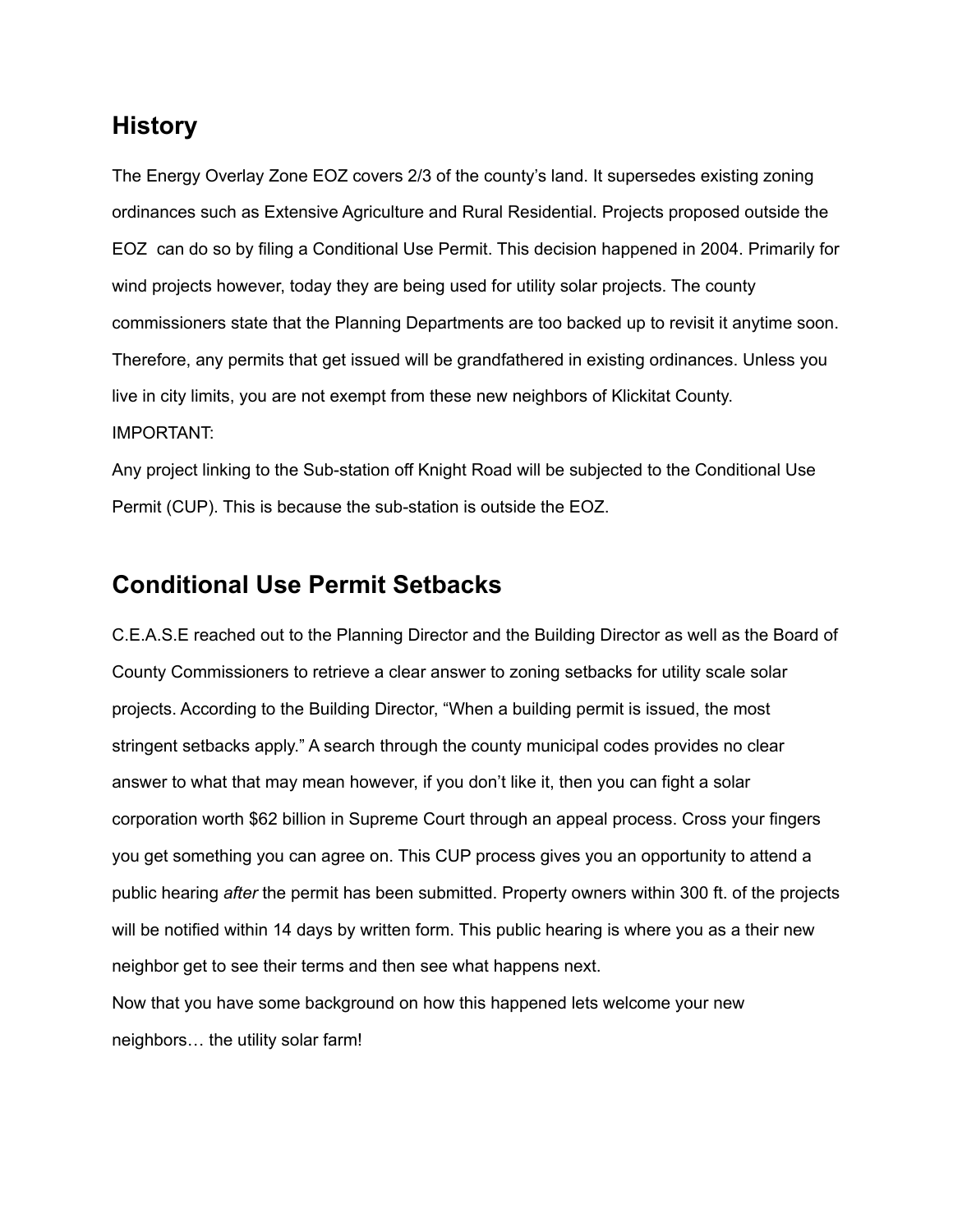Note: All of there images were taken from [klickitatcounty.org](http://klickitatcounty.org)

# **EOZ Setbacks**

One of the biggest concerns among residents is how far from your property will these projects be to your home. To answer this question, we reached out to both the Planning Director and the Building Director through email. The answer was: "When a building permit is issued the most stringent setbacks will be applied. Currently there is not solar projects that were permitted using the CUP process therefore we are unaware what those setbacks will be but we assume that they too will be 500 feet "Let's look at the Lund Hill project as an example, because it was approved. The Lund Hill Project is within the EOZ. The closest resident is only "547 ft. from the



Image 1: Outline of The Lund Hill Project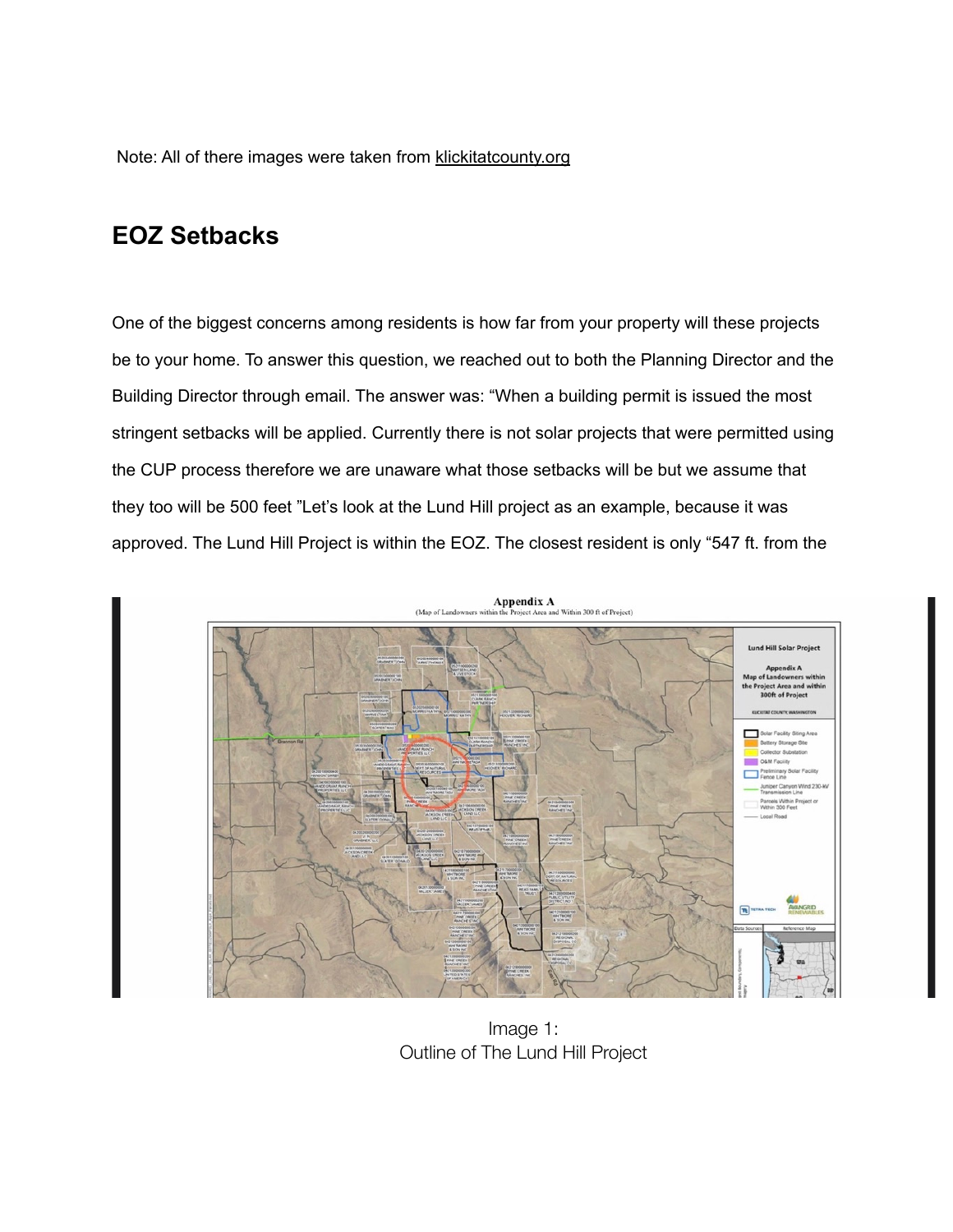proposed solar array." It should be noted that this remaining resident is now surrounded by the 5,000 acre project. His neighbor's all signed lease agreements with the solar company, signed a non-disclosure statement (hush clause), and left him to enjoy his new view shed; 500,000 shiny solar panels. This is a common practice. Unfortunately, this could be you. You may not even know it.

Currently, there is no clear setback ordinances for utility scale solar projects (USSP). The EOZ is equally unclear for setbacks. It combines both wind and solar projects and treats them as though they are exactly the same. Below is the section that discusses setbacks. It states that solar projects will be "500-1,500 feet." In the same paragraph discussing solar farm setbacks, it

#### $2.30:9.1$  Setbacks

- (a) Wind turbines shall be sited a minimum of 1,600 feet, as measured from the outermost blade tip away from existing residential structures. The Planning Department may reduce the setback in limited instances for residences which are part of the project (meaning they have recorded agreements, such as leases or easements with the project applicant, and the subject turbine is included in that agreement), following consultation with the owner of the residence, but in no event shall setbacks be less than 800 feet. Solar panels shall be sited a minimum of 500-1,500 feet from existing residential structures. The setback shall be determined during permitting based upon factors including aesthetic impacts, geography, and project size. The location and density of residential uses in the vicinity and the nature of the project may require increased setback requirements. See Figure 1.
- $(b)$ External and Internal Property Line Setbacks
	- $(i)$ There shall be a minimum setback of no less than 1.1 times turbine height (as measured from the uppermost blade tip) from the project's external property lines to the outermost blade tip of the turbine. This setback does not apply to power lines and access roads.
	- (ii) A project's external property line is the boundary along legal lot lines surrounding the project, which encompasses all property within the project. A<br>project's internal lot lines are those property or lot lines which are inside the project's boundaries, and which do not abut property located outside the project area..

#### $II-30-6$

Image 2:

The EOZ groups both solar and wind projects together but most of the emphasis is worded for wind projects.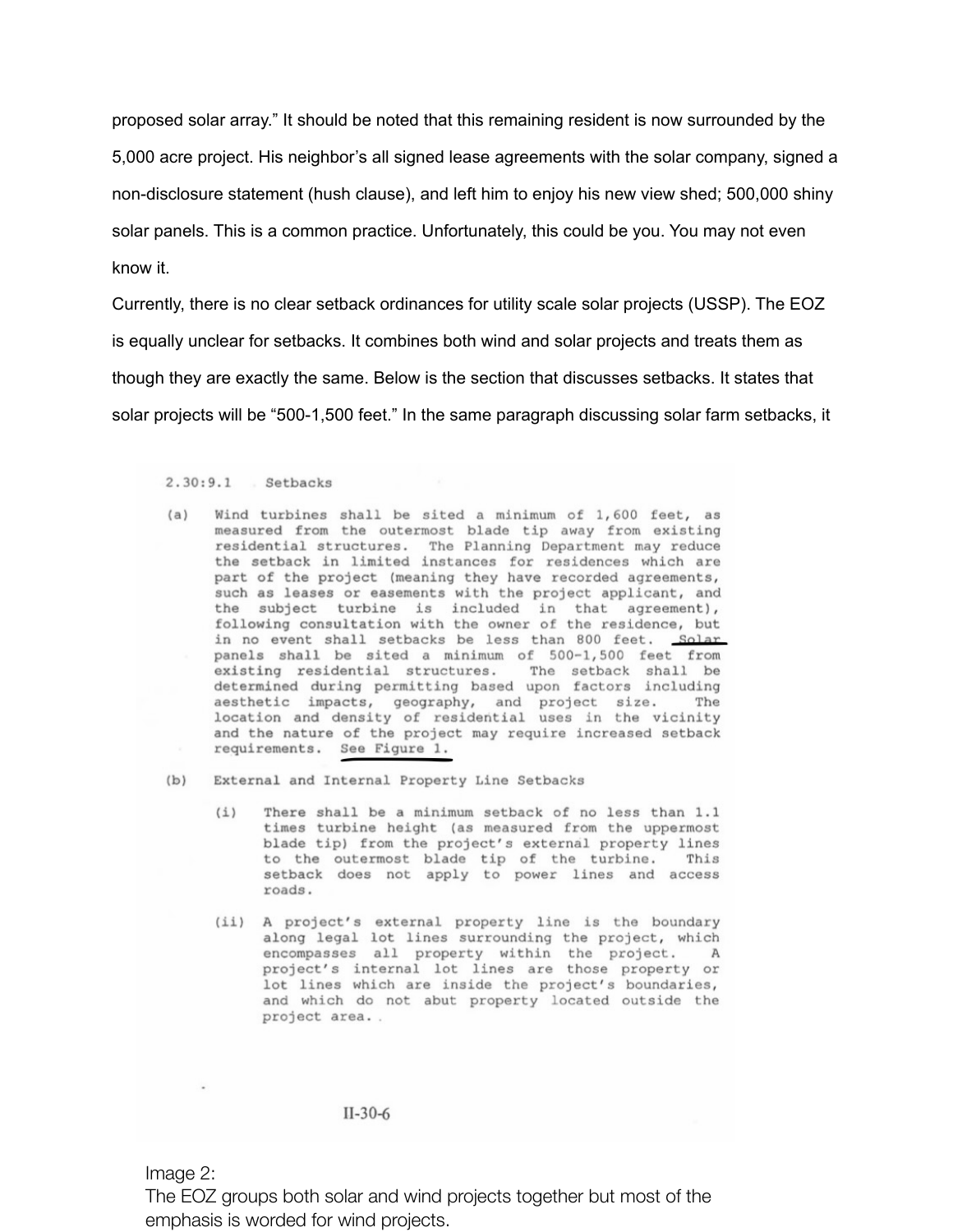



Image 3: **Figure 1 as referenced in the setback description above**

the county grouping this information together? Don't they realize that these projects look much different and carry different environmental impacts? Are property owners to imagine how long an imaginary wind turbine blade will be in calculating how close the nearest solar array will be from their home? Many property owners placed homes away from their neighbor's homes. This is out of respect for a neighbor's privacy. Solar farms are not respectful neighbors. They will use your home as the starting point to measure where they will begin building, not your property line. This is just one reason many residents want these ordinances updated. It is our hope that if the most stringent setbacks are used then they should be minimally 1,500 feet for a Conditional Use Permit. We should also demand that our county also adopt the same setbacks and apply them